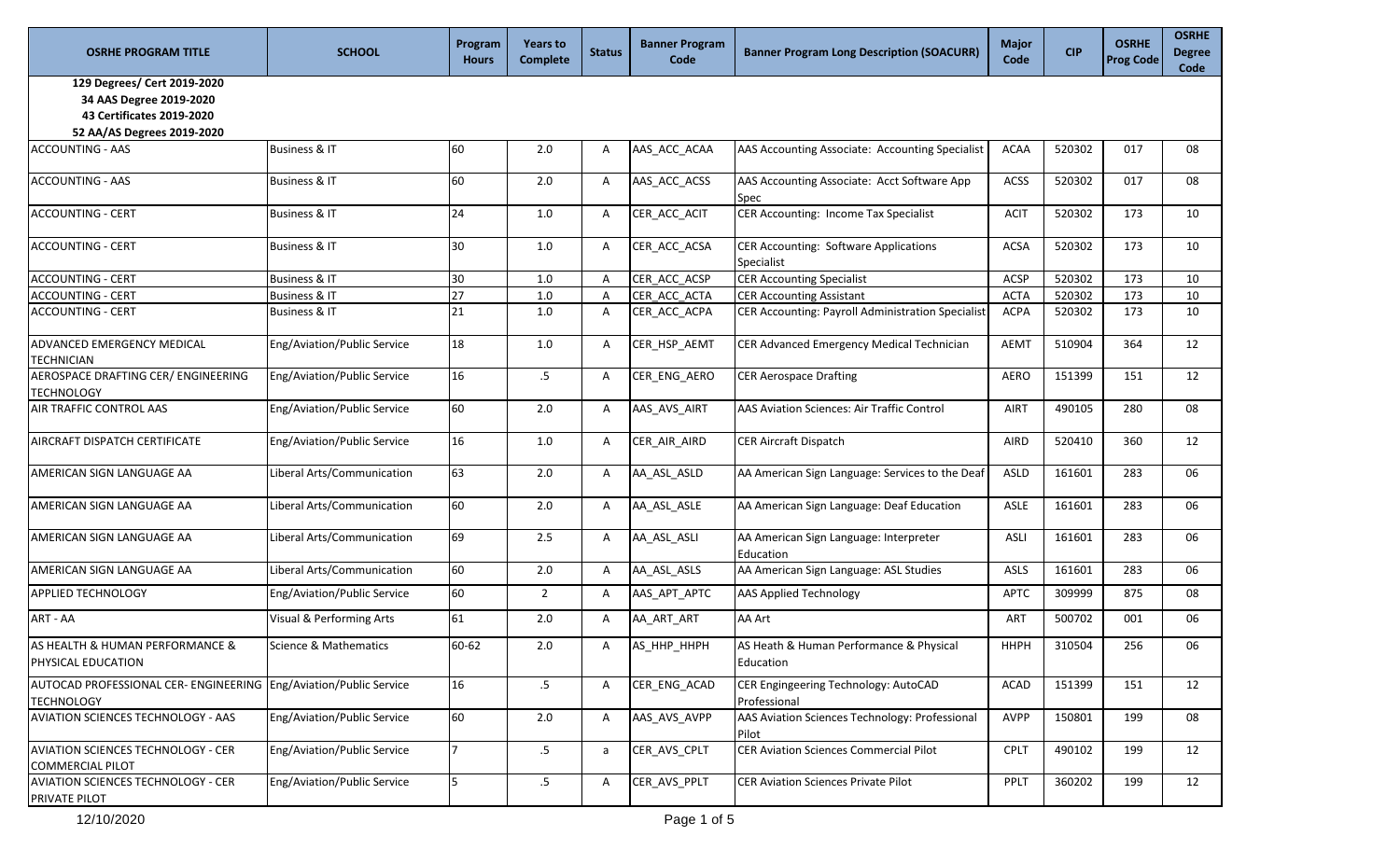| AVIATION SCIENCES TECHNOLOGY-CER                                       | Eng/Aviation/Public Service | 5     | $.5\,$          | a              | CER AVS FLTI | CER Aviation Sciences Flight Instructor                                              | <b>FLTI</b> | 490108 | 199 | 12 |
|------------------------------------------------------------------------|-----------------------------|-------|-----------------|----------------|--------------|--------------------------------------------------------------------------------------|-------------|--------|-----|----|
| <b>FLIGHT INSTRUCTOR</b>                                               |                             |       |                 |                |              |                                                                                      |             |        |     |    |
| <b>BIOTECHNOLOGY - AS</b>                                              | Science & Mathematics       | 60-62 | 2.0             | A              | AS BIO BIOT  | AS Biotechnology                                                                     | <b>BIOT</b> | 261201 | 263 | 06 |
| <b>BUSINESS - AAS</b>                                                  | <b>Business &amp; IT</b>    | 60    | 2.0             | A              | AAS BUS BHRE | AAS Business: Human Resources                                                        | <b>BHRE</b> | 520101 | 153 | 08 |
| <b>BUSINESS - AAS</b>                                                  | <b>Business &amp; IT</b>    | 60    | 2.0             | $\overline{A}$ | AAS_BUS_BMGT | <b>AAS Business: Management</b>                                                      | <b>BMGT</b> | 520101 | 153 | 08 |
| <b>BUSINESS - AAS</b>                                                  | Business & IT               | 60    | 2.0             | $\overline{A}$ | AAS BUS BMKT | <b>AAS Business: Marketing</b>                                                       | <b>BMKT</b> | 520101 | 153 | 08 |
| <b>BUSINESS - CERT</b>                                                 | <b>Business &amp; IT</b>    | 24    | 1.0             | $\mathsf{A}$   | CER BUS BDMC | <b>CER Business</b>                                                                  | <b>BDMC</b> | 520101 | 241 | 12 |
| <b>BUSINESS ADMINISTRATION - AS</b>                                    | <b>Business &amp; IT</b>    | 60    | 2.0             | $\mathsf{A}$   | AS_BUS_BADM  | AS Business: Business Administration                                                 | BADM        | 520201 | 003 | 06 |
| BUSINESS COMPUTER USER CERTIFICATE                                     | <b>Business &amp; IT</b>    | 6     | $.5\,$          | A              | CER_CIS_BCUC | <b>CER Business Computer User</b>                                                    | <b>BCUC</b> | 119999 | 355 | 12 |
| CARDIOVASCULAR TECHNOLOGY-AAS                                          | <b>Health Sciences</b>      | 64    | 2.5             | Α              | AAS_CVS_CVTC | AAS Cardiovascular Technology                                                        | <b>CVTC</b> | 510901 | 264 | 08 |
| CHILD DEVELOPMENT- AAS                                                 | Eng/Aviation/Public Service | 60    | 2.0             | A              | AAS_CHD_CDED | AAS Child Development: Early Childhood                                               | CDED        | 190706 | 200 | 08 |
| CHILD DEVELOPMENT-AS                                                   | Eng/Aviation/Public Service | 61    | 2.0             | A              | AS_CHD_CDCF  | AS Child Development: Child and Family OSU<br>201910: AS Child Development: Family & | CDCF        | 190706 | 246 | 06 |
| CHILD DEVELOPMENT-AS                                                   | Eng/Aviation/Public Service | 61    | 2.0             | A              | AS_CHD_ECEN  | AS Child Development: Early Childhood<br>Education NSU                               | <b>ECEN</b> | 190706 | 246 | 06 |
| CHILD DEVELOPMENT-AS                                                   | Eng/Aviation/Public Service | 61    | 2.0             | A              | AS_CHD_ECEO  | AS Child Development: Early Childhood<br>Education OU                                | <b>ECEO</b> | 190706 | 246 | 06 |
| CHILD DEVELOPMENT- CERT                                                | Eng/Aviation/Public Service | 18    | 1.0             | Α              | CER_CHD_CDCM | CER Child Development: Certificate of Mastery                                        | CDCM        | 190706 | 206 | 12 |
| COMMUNICATION ARTS AND TECHNOLOGIES Visual & Performing Arts<br>AA     |                             | 60    | 2.0             | Α              | AA_COM_JSCO  | AA Communication Arts: Journalism/Strategic<br>Communication                         | <b>JSCO</b> | 090100 | 005 | 06 |
| COMMUNICATION ARTS AND TECHNOLOGIES Liberal Arts/Communication<br>- AA |                             | 60    | 2.0             | Α              | AA COM COMM  | AA Communiation Arts & Technologies:<br>Communication                                | COMM        | 090100 | 005 | 06 |
| COMMUNICATION ARTS AND TECHNOLOGIES Visual & Performing Arts<br>AA     |                             | 60    | 2.0             | Α              | AA_COM_JEBR  | AA Communication Arts: Journalism/Electronic &<br><b>Broadcast</b>                   | JEBR        | 090100 | 005 | 06 |
| COMPUTER INFORMATION SYSTEMS-AS                                        | <b>Business &amp; IT</b>    | 60    | 2.0             | A              | AS_CIS_CISA  | AS: Computer Information Systems                                                     | <b>CISA</b> | 110199 | 255 | 06 |
| CRIMINAL JUSTICE AA                                                    | Eng/Aviation/Public Service | 60    | 2.0             | Α              | AA_SOC_CRJT  | <b>AA Criminal Justice</b>                                                           | <b>CRJT</b> | 430103 | 365 | 06 |
| <b>DENTAL HYGIENE - AAS</b>                                            | <b>Health Sciences</b>      | 84    | 3.0             | A              | AAS DHG DHYG | <b>AAS Dental Hygiene</b>                                                            | <b>DHYG</b> | 510602 | 167 | 08 |
| DIAGNOSTIC MEDICAL SONOGRAPHY AAS                                      | <b>Health Sciences</b>      | 65-66 | 2.5             | Α              | AAS_DMS_DMSA | AAS Diagnostic Medical Sonography                                                    | <b>DMSA</b> | 510910 | 281 | 08 |
| DIGITAL MEDIA - AAS                                                    | Visual & Performing Arts    | 60    | 2.5             | $\overline{A}$ | AAS DGM DGMD | <b>AAS Digital Media</b>                                                             | <b>DGMD</b> | 090702 | 216 | 08 |
| DIGITAL MEDIA - CERT                                                   | Visual & Performing Arts    | 30    | 1.0             | $\overline{A}$ | CER DGM DGMC | <b>CER Digital Media</b>                                                             | <b>DGMC</b> | 90702  | 217 | 12 |
| DRAFTING/ENGINEERING TECHNOLOGY -<br>CERT                              | Eng/Aviation/Public Service | 26-29 | $1.0$           | A              | CER_DRF_DRCA | CER Drafting & Design Engineering Technology                                         | <b>DRCA</b> | 151302 | 175 | 12 |
| ELECTRONICS TECHNOLOGY - AAS                                           | Eng/Aviation/Public Service | 64-66 | 2.0             | Α              | AAS_ELE_ELBM | AAS Electronics Technology: Biomedical<br><b>Equipment Technology</b>                | ELBM        | 150303 | 031 | 08 |
| ELECTRONICS TECHNOLOGY - AAS                                           | Eng/Aviation/Public Service | 60-63 | 2.0             | Α              | AAS_ELE_ELET | AAS Electronics Technology: Electronics<br>Technologist                              | <b>ELET</b> | 150303 | 031 | 08 |
| ELECTRONICS TECHNOLOGY - AAS                                           | Eng/Aviation/Public Service | 62-64 | 2.0             | Α              | AAS_ELE_ELST | AAS Electronics Technology: Electrical Substation<br>Technology                      | <b>ELST</b> | 150303 | 031 | 08 |
| ELECTRONICS TECHNOLOGY - CER<br>INDUSTRIAL MAINTENANCE TECHNOLOGY      | Eng/Aviation/Public Service | 16    | $.5\phantom{0}$ | Α              | CER_ELE_ELIM | CER Electronics Technology: Industrial<br>Maintenance Tech                           | ELIM        | 150303 | 031 | 12 |
| ELECTRONICS TECHNOLOGY - CERT                                          | Eng/Aviation/Public Service | 26-28 | 1.5             | A              | CER_ELE_ELBC | CER Electronics Technology: Biomedical<br><b>Equipment Technology</b>                | ELBC        | 150303 | 223 | 10 |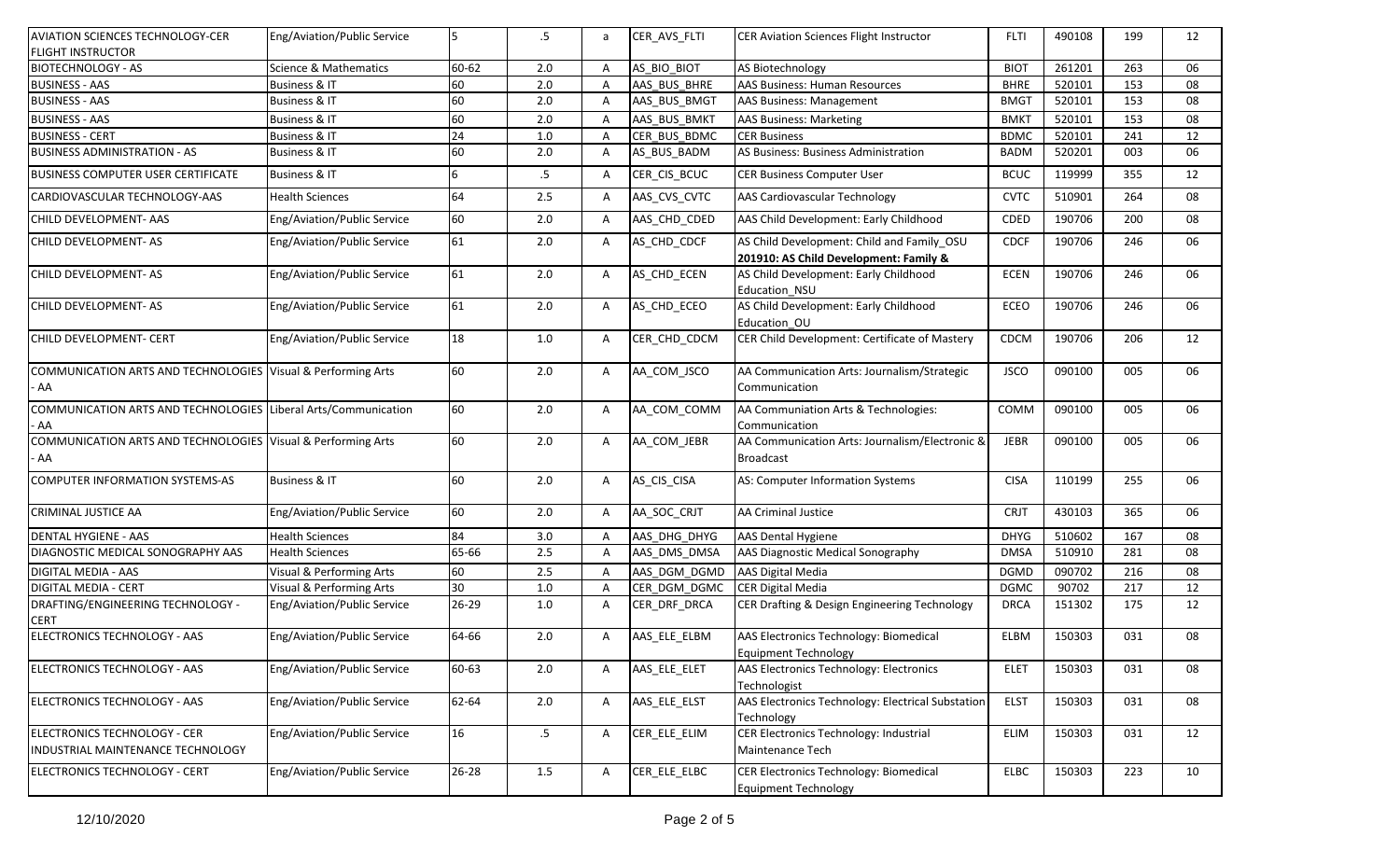| ELECTRONICS TECHNOLOGY - CERT                                         | Eng/Aviation/Public Service      | 22-28 | 1.0     | A            | CER_ELE_ELEC | <b>CER Electronics Technology</b>                               | <b>ELEC</b> | 150303 | 223 | 10 |
|-----------------------------------------------------------------------|----------------------------------|-------|---------|--------------|--------------|-----------------------------------------------------------------|-------------|--------|-----|----|
| ELECTRONICS TECHNOLOGY - CERT                                         | Eng/Aviation/Public Service      | 25-27 | 2.0     | $\mathsf{A}$ | CER_ELE_ELSC | CER Electronics Technology: Electrical Substation<br>Technology | ELSC        | 150303 | 223 | 10 |
| <b>ENGINEERING TECHNOLOGY - AAS</b>                                   | Eng/Aviation/Public Service      | 63    | 2.0     | A            | AAS ENG DRAF | AAS Engineering Technology: Drafting & Design<br>Technology     | <b>DRAF</b> | 151199 | 151 | 08 |
| <b>ENGINEERING TECHNOLOGY - AAS</b>                                   | Eng/Aviation/Public Service      | 60-62 | 2.0     | A            | AAS_ENG_MANU | AAS Engineering Technology: Manufacturing<br>Technology         | <b>MANU</b> | 151199 | 151 | 08 |
| <b>ENGINEERING-AS</b>                                                 | Eng/Aviation/Public Service      | 67    | 2.5     | $\mathsf{A}$ | AS_EGR_ENCP  | AS Engineering: Computer Engineering                            | <b>ENCP</b> | 140102 | 007 | 06 |
| <b>ENGINEERING-AS</b>                                                 | Eng/Aviation/Public Service      | 69    | 2.5     | $\mathsf{A}$ | AS_EGR_ENEE  | AS Engineering: Electrical Engineering                          | <b>ENEE</b> | 140102 | 007 | 06 |
| <b>ENGINEERING-AS</b>                                                 | Eng/Aviation/Public Service      | 65    | 2.5     | A            | AS_EGR_ENEL  | AS Engineering: Electrical EngineeringTechnology                | ENEL        | 140102 | 007 | 06 |
| <b>ENGINEERING-AS</b>                                                 | Eng/Aviation/Public Service      | 69    | 2.5     | $\mathsf{A}$ | AS_EGR_ENMC  | AS Engineering: Mechanical Engineering                          | <b>ENMC</b> | 140102 | 007 | 06 |
| <b>ENGLISH AA</b>                                                     | Liberal Arts & Communication     | 61    | 2.0     | A            | AA ENG ENGL  | <b>AA English</b>                                               | <b>ENGL</b> | 230101 | 363 | 06 |
| <b>ENTERPRISE EVELOPMENT AS</b>                                       | <b>Business &amp; IT</b>         | 60    | 2.0     | $\mathsf{A}$ | AS ENT EDST  | AS Enterprise Development                                       | <b>EDST</b> | 309999 | 676 | 06 |
| ENVIRONMENTAL SCIENCE & NATURAL<br><b>RESOURCES</b>                   | <b>Science &amp; Mathematics</b> | 62-63 | 2.0     | $\mathsf{A}$ | AS_ENV_ENVS  | AS Environmental Science and Natural Resources                  | <b>ENVS</b> | 030104 | 279 | 06 |
| FIRE & EMERGENCY MEDICAL SERVICES CER                                 | Eng/Aviation/Public Service      | 17    | $.5\,$  | $\mathsf{A}$ | CER_FEM_FEMC | CER Fire & Emergency Medical Services                           | <b>FEMC</b> | 510810 | 252 | 12 |
| FIRE & EMERGENCY MEDICAL SERVICES CER                                 | Eng/Aviation/Public Service      | 16    | $.5\,$  | $\mathsf{A}$ | CER_FEM_FIRF | CER Fire/Emergency Medical Svcs: Advanced<br>Firefighter        | <b>FIRF</b> | 510810 | 252 | 12 |
| FIRE AND EMERGENCY MEDICAL SERVICES<br><b>TECHNOLOGY - AAS</b>        | Eng/Aviation/Public Service      | 65    | 2.5     | $\mathsf{A}$ | AAS FEM FEMS | AAS Fire/Emergency Medical Services<br>Technology               | <b>FEMS</b> | 430203 | 234 | 08 |
| <b>GEOGRAPHIC INFORMATION SYSTEMS</b>                                 | Science & Mathematics            | 16    | $1.0\,$ | Α            | CER_GIS_GIS  | <b>CER Geographic Information Systems</b>                       | GIS         | 450702 | 278 | 12 |
| <b>HEALTH INFORMATION</b><br>TECHNOLOGY/MEDICAL RECORDS-AAS           | <b>Health Sciences</b>           | 69    | 2.5     | $\mathsf{A}$ | AAS_HIT_HIMR | AAS Health Information Technology: Medical<br>Records           | <b>HIMR</b> | 510707 | 159 | 08 |
| <b>HEALTH</b><br>INFORMATION/CODING/REIMBURSEMENT<br>SPECIALIST-CERT. | <b>Health Sciences</b>           | 40    | 1.5     | Α            | CER_HIT_HICR | CER Health Information Technology: Coding<br>Reimbursement      | <b>HICR</b> | 510713 | 237 | 10 |
| HEALTHCARE SPECIALIST/PARAMEDIC AAS                                   | Eng/Aviation/Public Service      | 60    | 2.0     | A            | AAS_HSP_PARA | AAS Healthcare Specialist/Paramedic                             | PARA        | 510904 | 361 | 10 |
| HEALTHCARE SPECIALIST/PARAMEDIC<br><b>CERTIFICATE</b>                 | Eng/Aviation/Public Service      | 44    | 1.5     | Α            | CER_HSP_PARC | CER Healthcare Specialist/Paramedic                             | <b>PARC</b> | 510904 | 362 | 12 |
| HORTICULTURE TECHNOLOGY - CERT<br><b>Conners only</b>                 | Eng/Aviation/Public Service      | 16    | 1.0     | Α            | CER_HT_HTLS  | CER Horticulture Technology: Landscape<br>Specialist            | <b>HTLS</b> | 010601 | 209 | 12 |
| HUMAN RESOURCES - CERT                                                | Business & IT                    | 21    | 1.0     | $\mathsf{A}$ | CER HR HRCE  | <b>CER Human Resources</b>                                      | <b>HRCE</b> | 521001 | 184 | 12 |
| <b>HUMAN SERVICES - AAS</b>                                           | Eng/Aviation/Public Service      | 60    | 2.0     | $\mathsf{A}$ | AAS_HSV_HSVA | <b>AAS Human Services</b>                                       | <b>HSVA</b> | 440701 | 201 | 08 |
| <b>HUMAN SERVICES - AS</b>                                            | Eng/Aviation/Public Service      | 64    | 2.0     | A            | AS_HSV_HSCF  | AS Human Services: Child and Family Services                    | <b>HSCF</b> | 440701 | 228 | 06 |
| HUMAN SERVICES - AS                                                   | Eng/Aviation/Public Service      | 64    | 2.0     | $\mathsf{A}$ | AS_HSV_HSSW  | AS Human Services: PreSocial Work                               | <b>HSSW</b> | 440701 | 228 | 06 |
| <b>INFORMATION TECHNOLOGY - AAS</b>                                   | <b>Business &amp; IT</b>         | 60    | 2.0     | A            | AAS CIS CSIT | AAS Information Technology: Information<br>Technology           | <b>CSIT</b> | 119999 | 098 | 08 |
| INFORMATION TECHNOLOGY - AAS                                          | Business & IT                    | 60    | 2.0     | Α            | AAS_CIS_CSPR | AAS Information Technology: Programming                         | <b>CSPR</b> | 119999 | 098 | 08 |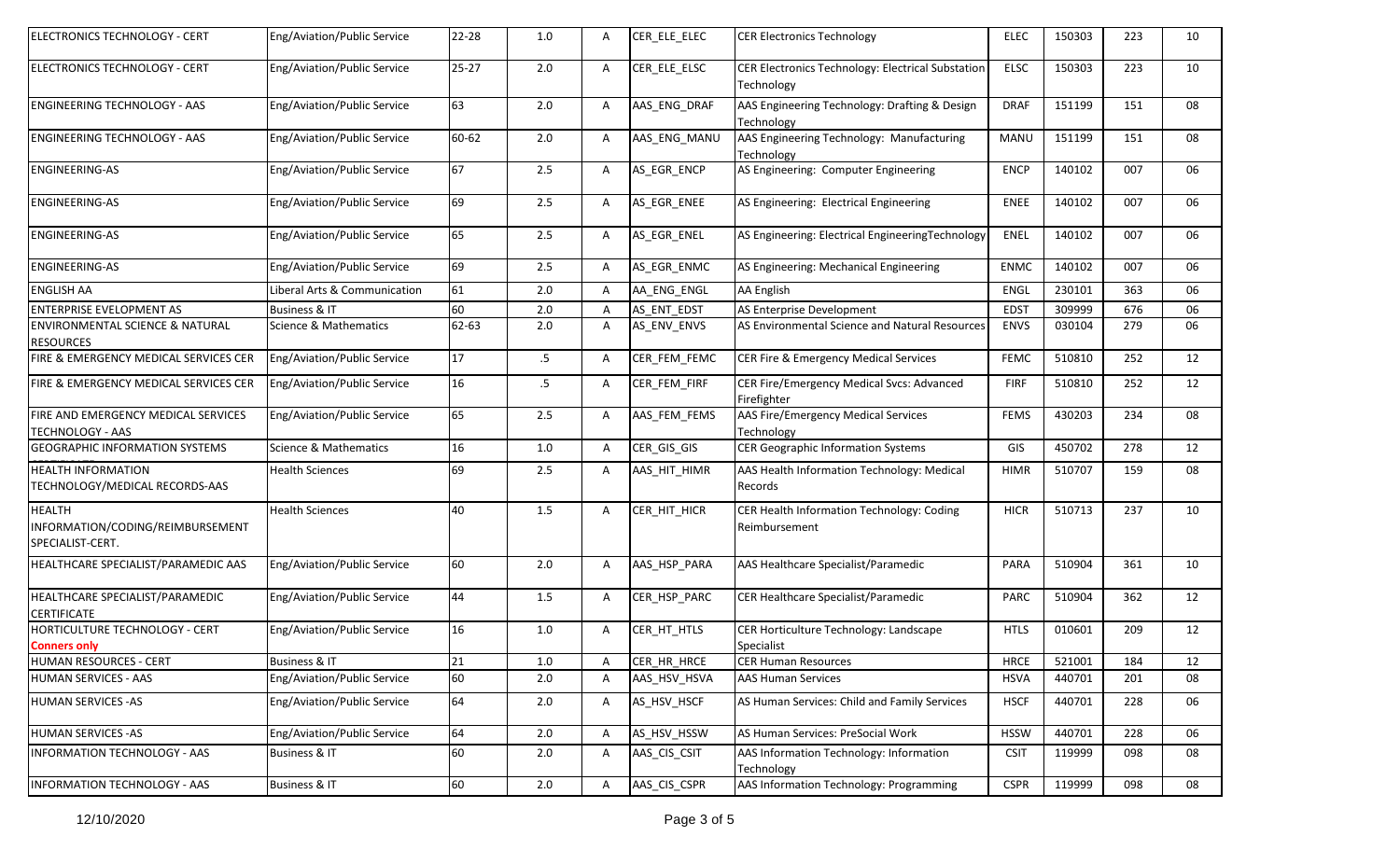| 60<br>AAS_CIS_CSWD<br>119999<br>098<br><b>Business &amp; IT</b><br>2.0<br>A<br>AAS Information Technology: Web Development<br><b>CSWD</b><br>08<br>18<br>CER_CIS_CSBS<br>CER Information Technology: Bus Applications<br><b>Business &amp; IT</b><br>1.0<br>A<br><b>CSBS</b><br>119999<br>133<br>12<br>Specialist<br>27<br>CER Information Technology: Web Development<br>CER_CIS_CWDC<br>Business & IT<br>1.5<br>CWDC<br>119999<br>133<br>12<br>A<br>72<br>AAS IND INTD<br>2.5<br><b>AAS Interior Design</b><br><b>INTD</b><br>500408<br>08<br>Visual & Performing Arts<br>111<br>Α<br>60<br><b>Business &amp; IT</b><br>2.0<br>AS INB INBU<br><b>AS International Business</b><br>521101<br>236<br>06<br><b>INBU</b><br>Α<br><b>INTERPRETER EDUCATION - CERT</b><br>41<br>2.5<br>Liberal Arts/Communication<br>CER_ASL_INTC<br><b>CER Interpreter Education</b><br><b>INTC</b><br>161603<br>191<br>10<br>A<br>60<br><b>AA Liberal Arts</b><br>Liberal Arts/Communication<br>AA LAR LART<br>LART<br>240102<br>2.0<br>A<br>009<br>06<br>17<br>CER Manufacturing Production Technician I<br>MANUFACTURING PRODUCTION TECHNICIAN Eng/Aviation/Public Service<br>1.0<br>A<br>CER_MPT_MPRO<br>150613<br>12<br><b>MPRO</b><br>32<br>CER Manufacturing Production Technician II<br>MANUFACTURING PRODUCTION TECHNICIAN Eng/Aviation/Public Service<br>1.0<br>CER_MPT_MPTC<br>150613<br>357<br>12<br>$\mathsf{A}$<br><b>MPTC</b><br>60<br>521401<br>222<br><b>Business &amp; IT</b><br>2.0<br>AS MKT MKTS<br><b>AS Marketing</b><br>A<br><b>MKTS</b><br>06<br>60<br>AS MTH MATH<br>270101<br>2.0<br><b>AS Mathematics</b><br><b>MATH</b><br>012<br>Science & Mathematics<br>A<br>06<br>.5<br>CER Medical Laboratory Technology:<br>12<br><b>Health Sciences</b><br>A<br>CER_MLT_MLTP<br>511004<br>182<br><b>MLTP</b><br>Phlebotomy<br>69<br>2.5<br><b>Health Sciences</b><br>AAS_MLT_MLTC<br>AAS Medical Laboratory Technology<br>511004<br>050<br>08<br>A<br><b>MLTC</b><br>63<br>AA MUS MUSC<br><b>AA Music</b><br>500901<br>2.0<br><b>MUSC</b><br>013<br>06<br>Visual & Performing Arts<br>Α<br><b>NURSING - AAS</b><br>73<br>2.5<br>AAS NUR NURS<br><b>AAS Nursing</b><br>513801<br>058<br>Α<br><b>NURS</b><br>08<br><b>Nursing</b><br><b>NUTRITIONAL SCIENCES AS</b><br>60<br><b>Science &amp; Mathematics</b><br>2.0<br>A<br>AS_NSC_NTSC<br><b>AS Nutritional Sciences</b><br>301901<br>273<br>06<br><b>NTSC</b><br>63<br>2.5<br>AAS_OTA_OCTA<br>AAS Occupational Therapy Assistant<br>510803<br><b>Health Sciences</b><br>A<br><b>OCTA</b><br>164<br>08<br>Eng/Aviation/Public Service<br>64<br>2.5<br>AA_PLG_PALG<br>AA Paralegal Studies<br>220302<br>284<br>A<br>PALG<br>06<br>24<br>220302<br>Eng/Aviation/Public Service<br>CER_PLG_PALS<br><b>CER Paralegal Studies</b><br>284<br>PALS<br>12<br>1.5<br>16<br>$.5\phantom{0}$<br>CER PHT PHTC<br>PHTC<br>510805<br>A<br><b>CER Pharmacy Technology</b><br>231<br>12<br><b>Health Sciences</b><br>67<br>2.5<br>AAS PTA PTHA<br><b>AAS Physical Therapist Assistant</b><br>510806<br><b>Health Sciences</b><br>A<br>PTHA<br>101<br>08<br>60<br>Eng/Aviation/Public Service<br>2.0<br>130101<br>006<br>A<br>AA_EDU_EDUC<br>AA Pre Education: Elementary<br><b>EDUC</b><br>06<br>60<br>AS_HSC_PRNU<br><b>Science &amp; Mathematics</b><br>2.0<br>A<br>AS Health Sciences: PreNursing<br>PRNU<br>511105<br>266<br>06<br>69-73<br>AS PPH PPHM<br>AS Pre Pharmacy<br>511103<br>Science & Mathematics<br>2.5<br>PPHM<br>244<br>06<br>A<br>63<br>AS Pre-Prof Health Science: Pre-<br>Science & Mathematics<br>2.0<br>A<br>AS_PRE_PDMO<br>PDMO<br>511199<br>010<br>06<br>Dentistry/Medicine/Optometry<br>60<br>2.0<br>AS_PRE_PMIM<br>AS Pre-Prof Health Sciences: Pre-Medical<br>511199<br>010<br>Science & Mathematics<br><b>PMIM</b><br>06<br>Α<br>Imaging<br>60<br>AS_PRE_POCT<br>AS Pre-Prof Health Sciences: Pre-Occupational<br>511199<br>Science & Mathematics<br>2.0<br><b>POCT</b><br>010<br>06<br>A<br>Therapy<br>60<br>AS Pre-Prof Health Sciences: Pre-Physical<br>Science & Mathematics<br>2.0<br>AS_PRE_PPHT<br>PPHT<br>511199<br>010<br>06<br>A<br>Therapy<br>60<br>AS Pre-Prof Health Science: Pre-Veterinary<br>Science & Mathematics<br>$2.0\,$<br>AS PRE PPVM<br>PPVM<br>511199<br>010<br>A<br>06<br>Medicine | <b>INFORMATION TECHNOLOGY - AAS</b>   | <b>Business &amp; IT</b> | 60 | 2.0             | A            | AAS_CIS_CSSS | AAS Information Technology: System Support<br>Technician | CSSS | 119999 | 098 | 08 |
|-----------------------------------------------------------------------------------------------------------------------------------------------------------------------------------------------------------------------------------------------------------------------------------------------------------------------------------------------------------------------------------------------------------------------------------------------------------------------------------------------------------------------------------------------------------------------------------------------------------------------------------------------------------------------------------------------------------------------------------------------------------------------------------------------------------------------------------------------------------------------------------------------------------------------------------------------------------------------------------------------------------------------------------------------------------------------------------------------------------------------------------------------------------------------------------------------------------------------------------------------------------------------------------------------------------------------------------------------------------------------------------------------------------------------------------------------------------------------------------------------------------------------------------------------------------------------------------------------------------------------------------------------------------------------------------------------------------------------------------------------------------------------------------------------------------------------------------------------------------------------------------------------------------------------------------------------------------------------------------------------------------------------------------------------------------------------------------------------------------------------------------------------------------------------------------------------------------------------------------------------------------------------------------------------------------------------------------------------------------------------------------------------------------------------------------------------------------------------------------------------------------------------------------------------------------------------------------------------------------------------------------------------------------------------------------------------------------------------------------------------------------------------------------------------------------------------------------------------------------------------------------------------------------------------------------------------------------------------------------------------------------------------------------------------------------------------------------------------------------------------------------------------------------------------------------------------------------------------------------------------------------------------------------------------------------------------------------------------------------------------------------------------------------------------------------------------------------------------------------------------------------------------------------------------------------------------------------------------------------------------------------------------------------------------------------------------------------------------------------------------------------------------------------------------------------------------------------------------------------------------------------------------------------------------------------------------------------------------------------------------------------------------------------------------------------------------------------------------------------------------------------------------------------------------------------------------------------------------------------------------------------------------------|---------------------------------------|--------------------------|----|-----------------|--------------|--------------|----------------------------------------------------------|------|--------|-----|----|
|                                                                                                                                                                                                                                                                                                                                                                                                                                                                                                                                                                                                                                                                                                                                                                                                                                                                                                                                                                                                                                                                                                                                                                                                                                                                                                                                                                                                                                                                                                                                                                                                                                                                                                                                                                                                                                                                                                                                                                                                                                                                                                                                                                                                                                                                                                                                                                                                                                                                                                                                                                                                                                                                                                                                                                                                                                                                                                                                                                                                                                                                                                                                                                                                                                                                                                                                                                                                                                                                                                                                                                                                                                                                                                                                                                                                                                                                                                                                                                                                                                                                                                                                                                                                                                                                             | <b>INFORMATION TECHNOLOGY - AAS</b>   |                          |    |                 |              |              |                                                          |      |        |     |    |
|                                                                                                                                                                                                                                                                                                                                                                                                                                                                                                                                                                                                                                                                                                                                                                                                                                                                                                                                                                                                                                                                                                                                                                                                                                                                                                                                                                                                                                                                                                                                                                                                                                                                                                                                                                                                                                                                                                                                                                                                                                                                                                                                                                                                                                                                                                                                                                                                                                                                                                                                                                                                                                                                                                                                                                                                                                                                                                                                                                                                                                                                                                                                                                                                                                                                                                                                                                                                                                                                                                                                                                                                                                                                                                                                                                                                                                                                                                                                                                                                                                                                                                                                                                                                                                                                             | <b>INFORMATION TECHNOLOGY - CERT</b>  |                          |    |                 |              |              |                                                          |      |        |     |    |
|                                                                                                                                                                                                                                                                                                                                                                                                                                                                                                                                                                                                                                                                                                                                                                                                                                                                                                                                                                                                                                                                                                                                                                                                                                                                                                                                                                                                                                                                                                                                                                                                                                                                                                                                                                                                                                                                                                                                                                                                                                                                                                                                                                                                                                                                                                                                                                                                                                                                                                                                                                                                                                                                                                                                                                                                                                                                                                                                                                                                                                                                                                                                                                                                                                                                                                                                                                                                                                                                                                                                                                                                                                                                                                                                                                                                                                                                                                                                                                                                                                                                                                                                                                                                                                                                             | <b>INFORMATION TECHNOLOGY - CERT</b>  |                          |    |                 |              |              |                                                          |      |        |     |    |
|                                                                                                                                                                                                                                                                                                                                                                                                                                                                                                                                                                                                                                                                                                                                                                                                                                                                                                                                                                                                                                                                                                                                                                                                                                                                                                                                                                                                                                                                                                                                                                                                                                                                                                                                                                                                                                                                                                                                                                                                                                                                                                                                                                                                                                                                                                                                                                                                                                                                                                                                                                                                                                                                                                                                                                                                                                                                                                                                                                                                                                                                                                                                                                                                                                                                                                                                                                                                                                                                                                                                                                                                                                                                                                                                                                                                                                                                                                                                                                                                                                                                                                                                                                                                                                                                             | <b>INTERIOR DESIGN - AAS</b>          |                          |    |                 |              |              |                                                          |      |        |     |    |
|                                                                                                                                                                                                                                                                                                                                                                                                                                                                                                                                                                                                                                                                                                                                                                                                                                                                                                                                                                                                                                                                                                                                                                                                                                                                                                                                                                                                                                                                                                                                                                                                                                                                                                                                                                                                                                                                                                                                                                                                                                                                                                                                                                                                                                                                                                                                                                                                                                                                                                                                                                                                                                                                                                                                                                                                                                                                                                                                                                                                                                                                                                                                                                                                                                                                                                                                                                                                                                                                                                                                                                                                                                                                                                                                                                                                                                                                                                                                                                                                                                                                                                                                                                                                                                                                             | <b>INTERNATIONAL BUSINESS-AS</b>      |                          |    |                 |              |              |                                                          |      |        |     |    |
|                                                                                                                                                                                                                                                                                                                                                                                                                                                                                                                                                                                                                                                                                                                                                                                                                                                                                                                                                                                                                                                                                                                                                                                                                                                                                                                                                                                                                                                                                                                                                                                                                                                                                                                                                                                                                                                                                                                                                                                                                                                                                                                                                                                                                                                                                                                                                                                                                                                                                                                                                                                                                                                                                                                                                                                                                                                                                                                                                                                                                                                                                                                                                                                                                                                                                                                                                                                                                                                                                                                                                                                                                                                                                                                                                                                                                                                                                                                                                                                                                                                                                                                                                                                                                                                                             |                                       |                          |    |                 |              |              |                                                          |      |        |     |    |
|                                                                                                                                                                                                                                                                                                                                                                                                                                                                                                                                                                                                                                                                                                                                                                                                                                                                                                                                                                                                                                                                                                                                                                                                                                                                                                                                                                                                                                                                                                                                                                                                                                                                                                                                                                                                                                                                                                                                                                                                                                                                                                                                                                                                                                                                                                                                                                                                                                                                                                                                                                                                                                                                                                                                                                                                                                                                                                                                                                                                                                                                                                                                                                                                                                                                                                                                                                                                                                                                                                                                                                                                                                                                                                                                                                                                                                                                                                                                                                                                                                                                                                                                                                                                                                                                             | LIBERAL ARTS - AA                     |                          |    |                 |              |              |                                                          |      |        |     |    |
|                                                                                                                                                                                                                                                                                                                                                                                                                                                                                                                                                                                                                                                                                                                                                                                                                                                                                                                                                                                                                                                                                                                                                                                                                                                                                                                                                                                                                                                                                                                                                                                                                                                                                                                                                                                                                                                                                                                                                                                                                                                                                                                                                                                                                                                                                                                                                                                                                                                                                                                                                                                                                                                                                                                                                                                                                                                                                                                                                                                                                                                                                                                                                                                                                                                                                                                                                                                                                                                                                                                                                                                                                                                                                                                                                                                                                                                                                                                                                                                                                                                                                                                                                                                                                                                                             | <b>CERTIFICATE I</b>                  |                          |    |                 |              |              |                                                          |      |        |     |    |
|                                                                                                                                                                                                                                                                                                                                                                                                                                                                                                                                                                                                                                                                                                                                                                                                                                                                                                                                                                                                                                                                                                                                                                                                                                                                                                                                                                                                                                                                                                                                                                                                                                                                                                                                                                                                                                                                                                                                                                                                                                                                                                                                                                                                                                                                                                                                                                                                                                                                                                                                                                                                                                                                                                                                                                                                                                                                                                                                                                                                                                                                                                                                                                                                                                                                                                                                                                                                                                                                                                                                                                                                                                                                                                                                                                                                                                                                                                                                                                                                                                                                                                                                                                                                                                                                             | <b>CERTIFICATE II</b>                 |                          |    |                 |              |              |                                                          |      |        |     |    |
|                                                                                                                                                                                                                                                                                                                                                                                                                                                                                                                                                                                                                                                                                                                                                                                                                                                                                                                                                                                                                                                                                                                                                                                                                                                                                                                                                                                                                                                                                                                                                                                                                                                                                                                                                                                                                                                                                                                                                                                                                                                                                                                                                                                                                                                                                                                                                                                                                                                                                                                                                                                                                                                                                                                                                                                                                                                                                                                                                                                                                                                                                                                                                                                                                                                                                                                                                                                                                                                                                                                                                                                                                                                                                                                                                                                                                                                                                                                                                                                                                                                                                                                                                                                                                                                                             | <b>MARKETING - AS</b>                 |                          |    |                 |              |              |                                                          |      |        |     |    |
|                                                                                                                                                                                                                                                                                                                                                                                                                                                                                                                                                                                                                                                                                                                                                                                                                                                                                                                                                                                                                                                                                                                                                                                                                                                                                                                                                                                                                                                                                                                                                                                                                                                                                                                                                                                                                                                                                                                                                                                                                                                                                                                                                                                                                                                                                                                                                                                                                                                                                                                                                                                                                                                                                                                                                                                                                                                                                                                                                                                                                                                                                                                                                                                                                                                                                                                                                                                                                                                                                                                                                                                                                                                                                                                                                                                                                                                                                                                                                                                                                                                                                                                                                                                                                                                                             | <b>MATHEMATICS - AS</b>               |                          |    |                 |              |              |                                                          |      |        |     |    |
|                                                                                                                                                                                                                                                                                                                                                                                                                                                                                                                                                                                                                                                                                                                                                                                                                                                                                                                                                                                                                                                                                                                                                                                                                                                                                                                                                                                                                                                                                                                                                                                                                                                                                                                                                                                                                                                                                                                                                                                                                                                                                                                                                                                                                                                                                                                                                                                                                                                                                                                                                                                                                                                                                                                                                                                                                                                                                                                                                                                                                                                                                                                                                                                                                                                                                                                                                                                                                                                                                                                                                                                                                                                                                                                                                                                                                                                                                                                                                                                                                                                                                                                                                                                                                                                                             | MEDICAL LABORATORY TECHNICIAN - CERT  |                          |    |                 |              |              |                                                          |      |        |     |    |
|                                                                                                                                                                                                                                                                                                                                                                                                                                                                                                                                                                                                                                                                                                                                                                                                                                                                                                                                                                                                                                                                                                                                                                                                                                                                                                                                                                                                                                                                                                                                                                                                                                                                                                                                                                                                                                                                                                                                                                                                                                                                                                                                                                                                                                                                                                                                                                                                                                                                                                                                                                                                                                                                                                                                                                                                                                                                                                                                                                                                                                                                                                                                                                                                                                                                                                                                                                                                                                                                                                                                                                                                                                                                                                                                                                                                                                                                                                                                                                                                                                                                                                                                                                                                                                                                             | MEDICAL LABORATORY TECHNICIAN-T - AAS |                          |    |                 |              |              |                                                          |      |        |     |    |
|                                                                                                                                                                                                                                                                                                                                                                                                                                                                                                                                                                                                                                                                                                                                                                                                                                                                                                                                                                                                                                                                                                                                                                                                                                                                                                                                                                                                                                                                                                                                                                                                                                                                                                                                                                                                                                                                                                                                                                                                                                                                                                                                                                                                                                                                                                                                                                                                                                                                                                                                                                                                                                                                                                                                                                                                                                                                                                                                                                                                                                                                                                                                                                                                                                                                                                                                                                                                                                                                                                                                                                                                                                                                                                                                                                                                                                                                                                                                                                                                                                                                                                                                                                                                                                                                             | MUSIC-AA                              |                          |    |                 |              |              |                                                          |      |        |     |    |
|                                                                                                                                                                                                                                                                                                                                                                                                                                                                                                                                                                                                                                                                                                                                                                                                                                                                                                                                                                                                                                                                                                                                                                                                                                                                                                                                                                                                                                                                                                                                                                                                                                                                                                                                                                                                                                                                                                                                                                                                                                                                                                                                                                                                                                                                                                                                                                                                                                                                                                                                                                                                                                                                                                                                                                                                                                                                                                                                                                                                                                                                                                                                                                                                                                                                                                                                                                                                                                                                                                                                                                                                                                                                                                                                                                                                                                                                                                                                                                                                                                                                                                                                                                                                                                                                             |                                       |                          |    |                 |              |              |                                                          |      |        |     |    |
|                                                                                                                                                                                                                                                                                                                                                                                                                                                                                                                                                                                                                                                                                                                                                                                                                                                                                                                                                                                                                                                                                                                                                                                                                                                                                                                                                                                                                                                                                                                                                                                                                                                                                                                                                                                                                                                                                                                                                                                                                                                                                                                                                                                                                                                                                                                                                                                                                                                                                                                                                                                                                                                                                                                                                                                                                                                                                                                                                                                                                                                                                                                                                                                                                                                                                                                                                                                                                                                                                                                                                                                                                                                                                                                                                                                                                                                                                                                                                                                                                                                                                                                                                                                                                                                                             |                                       |                          |    |                 |              |              |                                                          |      |        |     |    |
|                                                                                                                                                                                                                                                                                                                                                                                                                                                                                                                                                                                                                                                                                                                                                                                                                                                                                                                                                                                                                                                                                                                                                                                                                                                                                                                                                                                                                                                                                                                                                                                                                                                                                                                                                                                                                                                                                                                                                                                                                                                                                                                                                                                                                                                                                                                                                                                                                                                                                                                                                                                                                                                                                                                                                                                                                                                                                                                                                                                                                                                                                                                                                                                                                                                                                                                                                                                                                                                                                                                                                                                                                                                                                                                                                                                                                                                                                                                                                                                                                                                                                                                                                                                                                                                                             | OCCUPATIONAL THERAPY ASSISTANT-AAS    |                          |    |                 |              |              |                                                          |      |        |     |    |
|                                                                                                                                                                                                                                                                                                                                                                                                                                                                                                                                                                                                                                                                                                                                                                                                                                                                                                                                                                                                                                                                                                                                                                                                                                                                                                                                                                                                                                                                                                                                                                                                                                                                                                                                                                                                                                                                                                                                                                                                                                                                                                                                                                                                                                                                                                                                                                                                                                                                                                                                                                                                                                                                                                                                                                                                                                                                                                                                                                                                                                                                                                                                                                                                                                                                                                                                                                                                                                                                                                                                                                                                                                                                                                                                                                                                                                                                                                                                                                                                                                                                                                                                                                                                                                                                             | PARALEGAL STUDIES AA                  |                          |    |                 |              |              |                                                          |      |        |     |    |
|                                                                                                                                                                                                                                                                                                                                                                                                                                                                                                                                                                                                                                                                                                                                                                                                                                                                                                                                                                                                                                                                                                                                                                                                                                                                                                                                                                                                                                                                                                                                                                                                                                                                                                                                                                                                                                                                                                                                                                                                                                                                                                                                                                                                                                                                                                                                                                                                                                                                                                                                                                                                                                                                                                                                                                                                                                                                                                                                                                                                                                                                                                                                                                                                                                                                                                                                                                                                                                                                                                                                                                                                                                                                                                                                                                                                                                                                                                                                                                                                                                                                                                                                                                                                                                                                             | PARALEGAL STUDIES CERT                |                          |    |                 |              |              |                                                          |      |        |     |    |
|                                                                                                                                                                                                                                                                                                                                                                                                                                                                                                                                                                                                                                                                                                                                                                                                                                                                                                                                                                                                                                                                                                                                                                                                                                                                                                                                                                                                                                                                                                                                                                                                                                                                                                                                                                                                                                                                                                                                                                                                                                                                                                                                                                                                                                                                                                                                                                                                                                                                                                                                                                                                                                                                                                                                                                                                                                                                                                                                                                                                                                                                                                                                                                                                                                                                                                                                                                                                                                                                                                                                                                                                                                                                                                                                                                                                                                                                                                                                                                                                                                                                                                                                                                                                                                                                             | PHARMACY TECHNOLOGY - CERT            |                          |    |                 |              |              |                                                          |      |        |     |    |
|                                                                                                                                                                                                                                                                                                                                                                                                                                                                                                                                                                                                                                                                                                                                                                                                                                                                                                                                                                                                                                                                                                                                                                                                                                                                                                                                                                                                                                                                                                                                                                                                                                                                                                                                                                                                                                                                                                                                                                                                                                                                                                                                                                                                                                                                                                                                                                                                                                                                                                                                                                                                                                                                                                                                                                                                                                                                                                                                                                                                                                                                                                                                                                                                                                                                                                                                                                                                                                                                                                                                                                                                                                                                                                                                                                                                                                                                                                                                                                                                                                                                                                                                                                                                                                                                             | PHYSICAL THERAPIST ASST               |                          |    |                 |              |              |                                                          |      |        |     |    |
|                                                                                                                                                                                                                                                                                                                                                                                                                                                                                                                                                                                                                                                                                                                                                                                                                                                                                                                                                                                                                                                                                                                                                                                                                                                                                                                                                                                                                                                                                                                                                                                                                                                                                                                                                                                                                                                                                                                                                                                                                                                                                                                                                                                                                                                                                                                                                                                                                                                                                                                                                                                                                                                                                                                                                                                                                                                                                                                                                                                                                                                                                                                                                                                                                                                                                                                                                                                                                                                                                                                                                                                                                                                                                                                                                                                                                                                                                                                                                                                                                                                                                                                                                                                                                                                                             | PRE-EDUCATION-AA                      |                          |    |                 |              |              |                                                          |      |        |     |    |
|                                                                                                                                                                                                                                                                                                                                                                                                                                                                                                                                                                                                                                                                                                                                                                                                                                                                                                                                                                                                                                                                                                                                                                                                                                                                                                                                                                                                                                                                                                                                                                                                                                                                                                                                                                                                                                                                                                                                                                                                                                                                                                                                                                                                                                                                                                                                                                                                                                                                                                                                                                                                                                                                                                                                                                                                                                                                                                                                                                                                                                                                                                                                                                                                                                                                                                                                                                                                                                                                                                                                                                                                                                                                                                                                                                                                                                                                                                                                                                                                                                                                                                                                                                                                                                                                             | PRE-NURSING                           |                          |    |                 |              |              |                                                          |      |        |     |    |
|                                                                                                                                                                                                                                                                                                                                                                                                                                                                                                                                                                                                                                                                                                                                                                                                                                                                                                                                                                                                                                                                                                                                                                                                                                                                                                                                                                                                                                                                                                                                                                                                                                                                                                                                                                                                                                                                                                                                                                                                                                                                                                                                                                                                                                                                                                                                                                                                                                                                                                                                                                                                                                                                                                                                                                                                                                                                                                                                                                                                                                                                                                                                                                                                                                                                                                                                                                                                                                                                                                                                                                                                                                                                                                                                                                                                                                                                                                                                                                                                                                                                                                                                                                                                                                                                             | PRE-PHARMACY - AS                     |                          |    |                 |              |              |                                                          |      |        |     |    |
|                                                                                                                                                                                                                                                                                                                                                                                                                                                                                                                                                                                                                                                                                                                                                                                                                                                                                                                                                                                                                                                                                                                                                                                                                                                                                                                                                                                                                                                                                                                                                                                                                                                                                                                                                                                                                                                                                                                                                                                                                                                                                                                                                                                                                                                                                                                                                                                                                                                                                                                                                                                                                                                                                                                                                                                                                                                                                                                                                                                                                                                                                                                                                                                                                                                                                                                                                                                                                                                                                                                                                                                                                                                                                                                                                                                                                                                                                                                                                                                                                                                                                                                                                                                                                                                                             | PRE-PROFESSIONAL HEALTH SCIENCES - AS |                          |    |                 |              |              |                                                          |      |        |     |    |
|                                                                                                                                                                                                                                                                                                                                                                                                                                                                                                                                                                                                                                                                                                                                                                                                                                                                                                                                                                                                                                                                                                                                                                                                                                                                                                                                                                                                                                                                                                                                                                                                                                                                                                                                                                                                                                                                                                                                                                                                                                                                                                                                                                                                                                                                                                                                                                                                                                                                                                                                                                                                                                                                                                                                                                                                                                                                                                                                                                                                                                                                                                                                                                                                                                                                                                                                                                                                                                                                                                                                                                                                                                                                                                                                                                                                                                                                                                                                                                                                                                                                                                                                                                                                                                                                             | PRE-PROFESSIONAL HEALTH SCIENCES - AS |                          |    |                 |              |              |                                                          |      |        |     |    |
|                                                                                                                                                                                                                                                                                                                                                                                                                                                                                                                                                                                                                                                                                                                                                                                                                                                                                                                                                                                                                                                                                                                                                                                                                                                                                                                                                                                                                                                                                                                                                                                                                                                                                                                                                                                                                                                                                                                                                                                                                                                                                                                                                                                                                                                                                                                                                                                                                                                                                                                                                                                                                                                                                                                                                                                                                                                                                                                                                                                                                                                                                                                                                                                                                                                                                                                                                                                                                                                                                                                                                                                                                                                                                                                                                                                                                                                                                                                                                                                                                                                                                                                                                                                                                                                                             | PRE-PROFESSIONAL HEALTH SCIENCES - AS |                          |    |                 |              |              |                                                          |      |        |     |    |
|                                                                                                                                                                                                                                                                                                                                                                                                                                                                                                                                                                                                                                                                                                                                                                                                                                                                                                                                                                                                                                                                                                                                                                                                                                                                                                                                                                                                                                                                                                                                                                                                                                                                                                                                                                                                                                                                                                                                                                                                                                                                                                                                                                                                                                                                                                                                                                                                                                                                                                                                                                                                                                                                                                                                                                                                                                                                                                                                                                                                                                                                                                                                                                                                                                                                                                                                                                                                                                                                                                                                                                                                                                                                                                                                                                                                                                                                                                                                                                                                                                                                                                                                                                                                                                                                             | PRE-PROFESSIONAL HEALTH SCIENCES - AS |                          |    |                 |              |              |                                                          |      |        |     |    |
|                                                                                                                                                                                                                                                                                                                                                                                                                                                                                                                                                                                                                                                                                                                                                                                                                                                                                                                                                                                                                                                                                                                                                                                                                                                                                                                                                                                                                                                                                                                                                                                                                                                                                                                                                                                                                                                                                                                                                                                                                                                                                                                                                                                                                                                                                                                                                                                                                                                                                                                                                                                                                                                                                                                                                                                                                                                                                                                                                                                                                                                                                                                                                                                                                                                                                                                                                                                                                                                                                                                                                                                                                                                                                                                                                                                                                                                                                                                                                                                                                                                                                                                                                                                                                                                                             | PRE-PROFESSIONAL HEALTH SCIENCES - AS |                          |    |                 |              |              |                                                          |      |        |     |    |
|                                                                                                                                                                                                                                                                                                                                                                                                                                                                                                                                                                                                                                                                                                                                                                                                                                                                                                                                                                                                                                                                                                                                                                                                                                                                                                                                                                                                                                                                                                                                                                                                                                                                                                                                                                                                                                                                                                                                                                                                                                                                                                                                                                                                                                                                                                                                                                                                                                                                                                                                                                                                                                                                                                                                                                                                                                                                                                                                                                                                                                                                                                                                                                                                                                                                                                                                                                                                                                                                                                                                                                                                                                                                                                                                                                                                                                                                                                                                                                                                                                                                                                                                                                                                                                                                             | PROJECT MANAGEMENT CERTIFICATE        | Business & IT            | 9  | $.5\phantom{0}$ | $\mathsf{A}$ | CER_PRM_PRMC | <b>CER Project Management</b>                            | PRMC | 520211 | 285 | 12 |